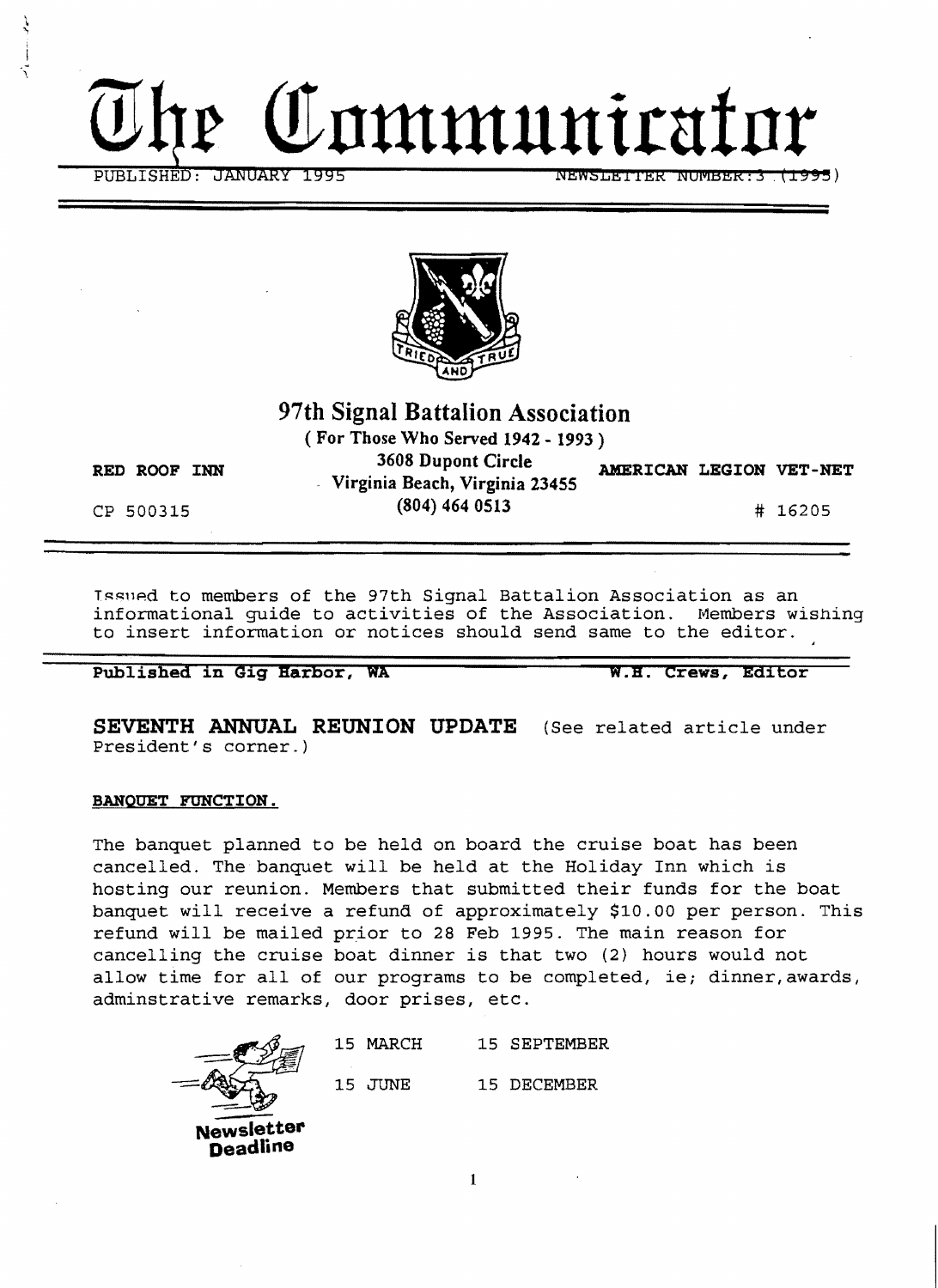#### **NEW REGISTRATION FORM**

Due to the changes in the banquet, a new registration form is included in this newsletter as page 9. If you have not registered, please do so now.

## **INTERNATIONAL TOUR COMPANY.**

Many members have received info from The International Tour Company in New Orleans requesting members to send money for reservations, etc. to include the banquet facilities on the boat. The Association is not sponsoring any of the tours offered. If a member has sent money to the tour company, suggest that a request for a refund be made at once.

#### **REUNION LOCATION.**

Location: The Holiday Inn 1-10 is located in Metaire, LA at exit #225 off Interstate 10, less than 20 minutes from downtown New Orleans and the French Quarter. A ten (10) minute drive from the New Orleans International Airport.

Room Rate: Special room rate at \$60.00 per room per night for up to four people per room. All guest room rates are subject to a current 11.75% hotel tax.

Reservations: Reservation cards were mailed along with the last newsletter. Make your reservation early and forward them to the Hotel, or phone in the reservation. All reservations must be made by March 17, 1995 on which date the unused portion will be turned back to the Hotel for use by the public. We have 125 rooms set aside and they are expected to go fast.

Your attendance at our Annual Reunion will give you an opportunity to visit the vibrant, friendly and inviting city of **NEW ORLEANS** with it's great cuisine, jazz, low priced tours, and shoppers paradise. those who have never visited New Orleans, here is a splendid opportunity to see first hand why so many people extol its virtues.

#### **CAMPGROUND**

On base campground at New Orleans Naval Air Station (NAS) is available for members driving their RV's to New Orleans. Reservations made be made by calling (504) 393-3448. Paul Muuss visited this campground and indicates that it has the best facilities.

#### **DOOR PRIZES.**

As in the past, "Door Prizes" will be awarded at the reunion. Members are encouraged to provide door prises to support this activity. Members can either bring door prizes to New Orleans or mail the articles to the hotel to be held for the 97th. Door Prizes are expected to be awarded in the CP room prior to the Banquet.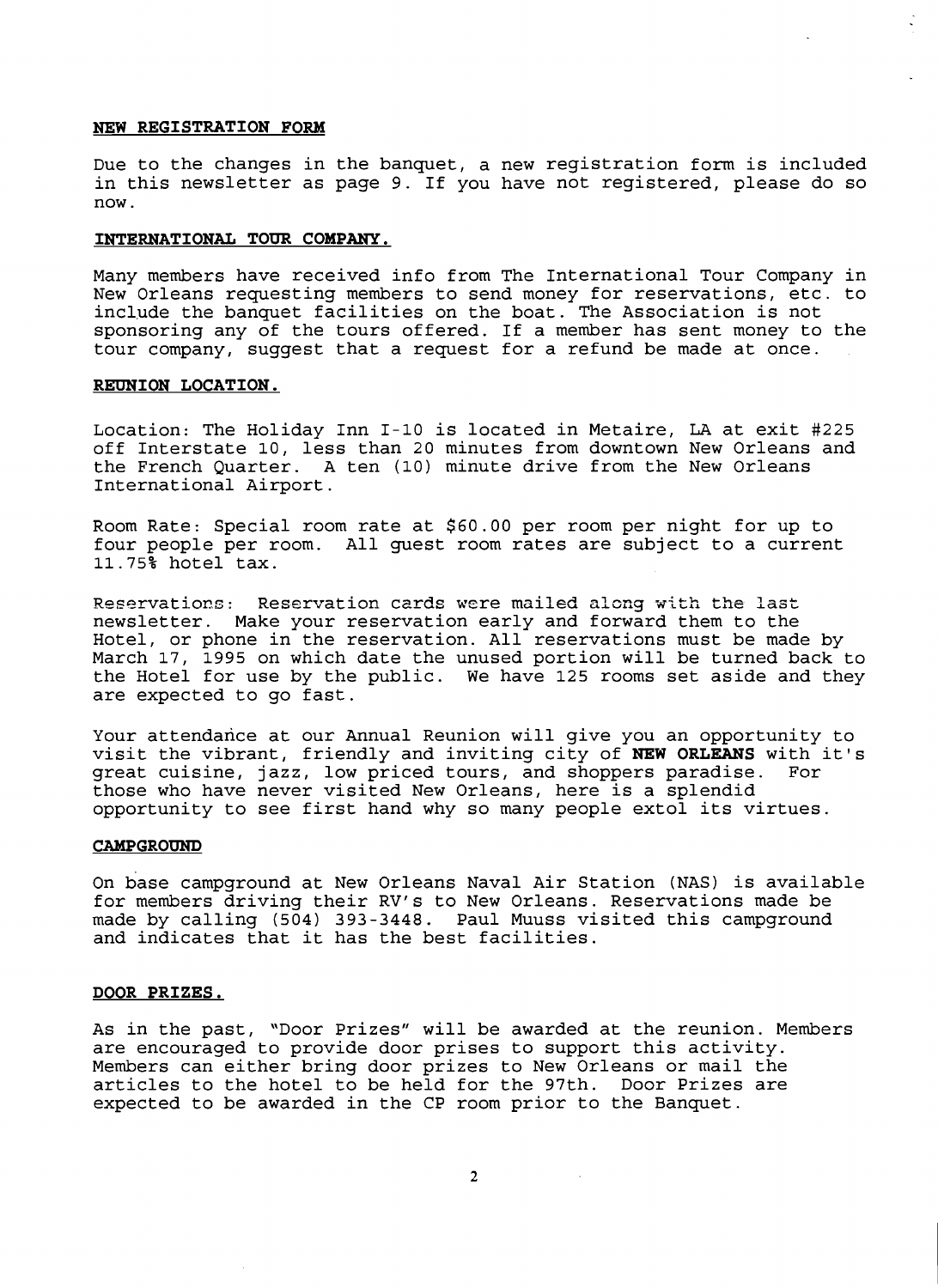**LOCATOR CARDS.** Members that received locator cards and a request from the secretary to attempt to locate former members of the 97th listed on the cards are requested to return the cards promptly with a notation of success or failure. One never knows until the potential former member is contacted if indeed that person served in the 97th.

**ELECTION OF OFFICERS.** There will exist vacancies as Vice President and two Board of Directors (Bd Dr) as of the New Orleans reunion. Members wishing to nominate persons to fill any of these vacancies are encouraged to submit names to the Secretary ASAP. Written permission of those nominated are required stating that: "They will serve if Nominated and Elected."

**AREA COORDINATORS (SECOND REQUEST.)** Members are asked to volunteer as Area Coordinators in their respective areas. Vacancies presently exist and others will become vacant in the near future. Persons interested in this most important position should contact our acting president Paul Muuss for further details.

#### **MEMBERSHIP ROSTERS**

New membership rosters, both active and inactive, have been prepared by the Secretary and will be distributed by him to active members shortly. Others desiring copies of the rosters should send a SASE (.52) to the Secretary requesting same.

#### **ATTENDEE'S AT THE MINI REUNION, MARION, IN 29 - 30 SEPT 94**

HOST: JACK AND SUE GROSS Denver R. Barnes Dave and Gloria Harris \* Harold *"Gabby"* Gatheral Milt and Isle Highsmith Charlie and Edith Hornsby \* Clair Knutson \* F. "Mick" and Barbara Leblanc Cecil and Hilde Lisenby \* Ron and Donna McKee \* Indicates First Time reunion Joe Milici attendees. Daris Pinkston Dave and Dee Radke Mike Roberts Bob and Linda Sentell Billy and Jan Server George Zentner and Ruth Young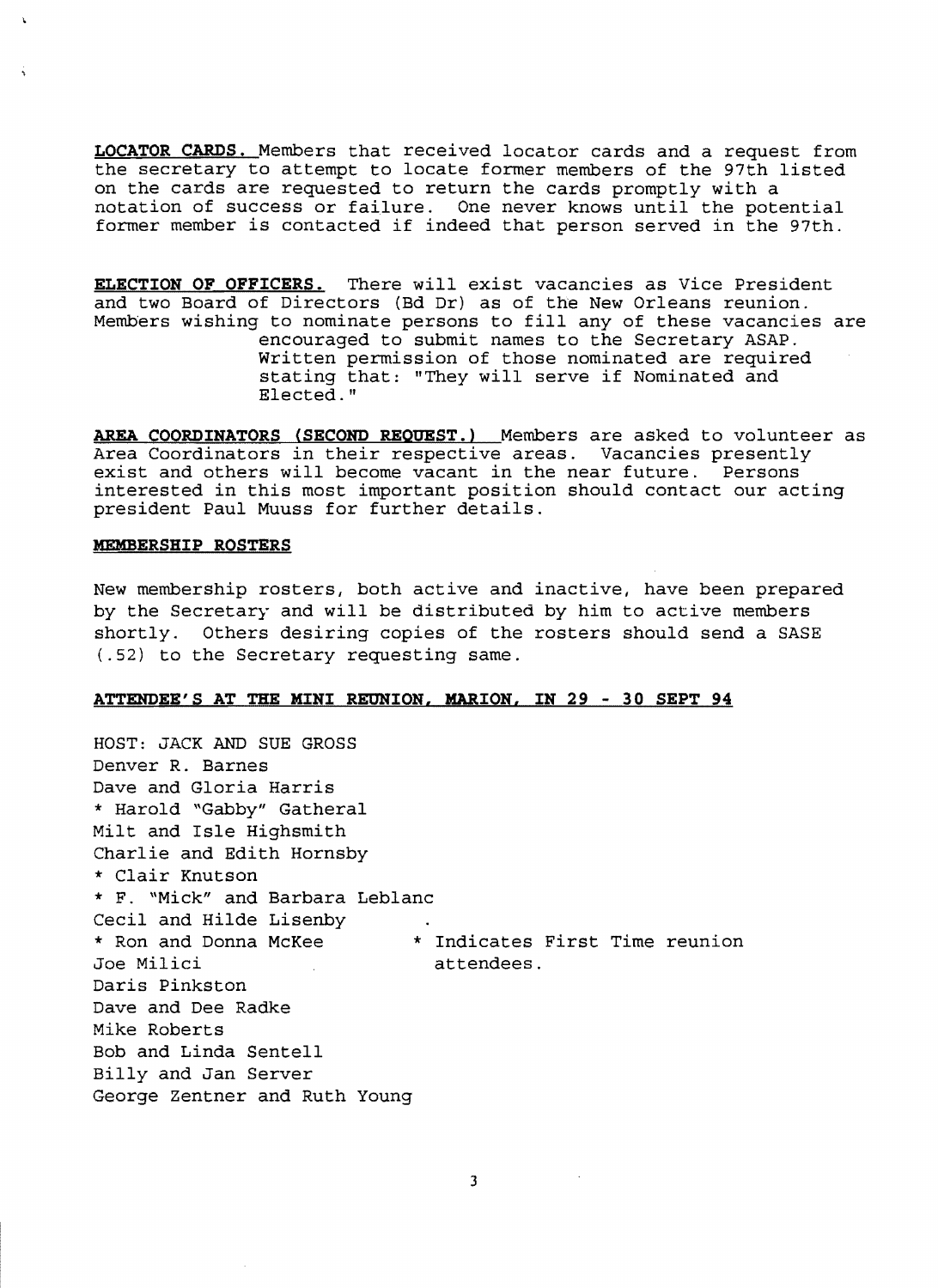## **ANOTHER MINI-REUNION**

Members attending the Marion, Indiana reunion had such a great time that another mini-mini meeting will be held in Myrtle Beach, S.C 5 -7 March 1995. All Association members are invited. Details are provided below.

Hotel: Holiday Inn Rates: 414 S. Ocean Blvd  $$42.00$  Ocean Front + Tax Myrtle Beach, SC 29577 800-845-0313 \$35.00 City Side + Tax Hospitality Room - Indoor Pool & Hot Tub A minimum of 10 rooms must be occupied !! **BYOB,** Donation for Coffee, Tea Snacks, Sodas, etc. Hospitatality Room \$10.00 per person.

Reservations should be made through Dave Harris by Saturday 18 Feb 1995 using the information outlined above and the "800" telephone number.

**SEARCHING FOR A LOST** COMRADE. (REPBAT) Members wishing to locate an old buddy but do not have the address and telephone number should submit full name, last known address, city and state, and area of residence to George Zentner. George has access to a "PC telephone disk" that contains over 80 million names, addresses, and telephone numbers. Send your request along with a "SASE, business size" for return of any names that are listed on the disk.

**ASSOCIATION "800" NUMBERS.** The Association now has its own telephone numbers. One of the lines provide direct 800 access. The numbers are 1). 800-978-4270, Access code #97 must be used, 2) 804-464-9701.

Members are encouraged to use either of the above numbers when desiring information relative to the association. Cost will be the determining factor in maintaining the "800" service. A trial period through April 1995 is in place and if the cost is prohibitive, hours of use will be curtailed. e.g., Use of the "800" number after 1700 each day.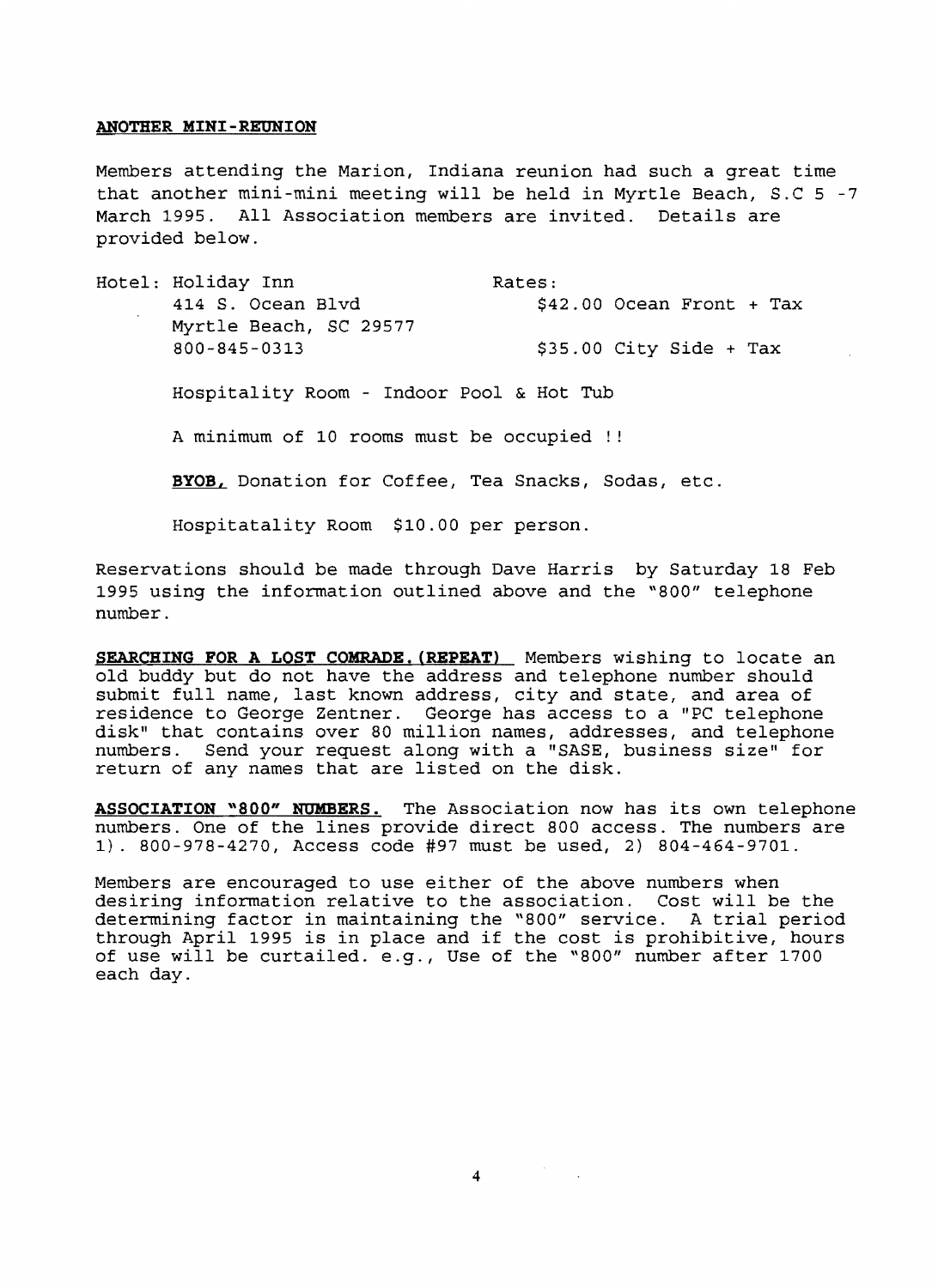## **EDITOR'S NOTE.**

This edition of the newsletter was delayed to incorporate last minute changes in the reunion program that may have been required by the acting President's visit to New Orleans in late January.

## **BULK MAIL RATE.**

The association has been granted permission to use the "Non Profit Third Class Bulk Mail" rate when mailing large numbers of pieces of mail. (Newsletters and Rosters.) It is anticipated that this will save the association over half of our postage costs. The only requirement is that : 200 pieces or 50 LB must be mailed at one time in order to use these services.

## **REUNION SITE 1997.**

The reunion site for 1997 should be selected at the upcoming 1995 reunion to be held in New Orleans. Members that wish to present their proposals for this reunion should have their preliminary documents prepared in order to make a sartisfactory proposal to the Board. Members should advise the Secretary of their plans and obtain the requisite procedures and check list from him.

# **OTHER REUNIONS**

The First National Korean War Veterans Reunion will be held October 19, 20, and 21 in Virginia Beach, VA. For further information call Dick Kinsley, Military Reunion Coordinator at 1-S00-VA BEACH.

#### **THE PHANTOM REPORT.**

We recently learned that one of our leading members and former commander of *"B"* Troop, Colonel Bernie Mewhart, was hospitalized for extensive surgery. At our last sounding it was learned that Colonel Mewhart was on the mends. Our prayers and thoughts of all the members of our association are with you. Get well soon, we need you in New Orleans.

Jack Gross and his charming wife hosted a Mini-reunion in their hometown of Marion, Indiana. Jack's daughter, a police officer, apparently arranged safe passage for our member who ate the artificial fruit in Tuscon. The latest report from the Tuscon Police department is that the member is still being carried as a fugitive. Shoney's Restaurant is still looking for reimbursement for the plastic apples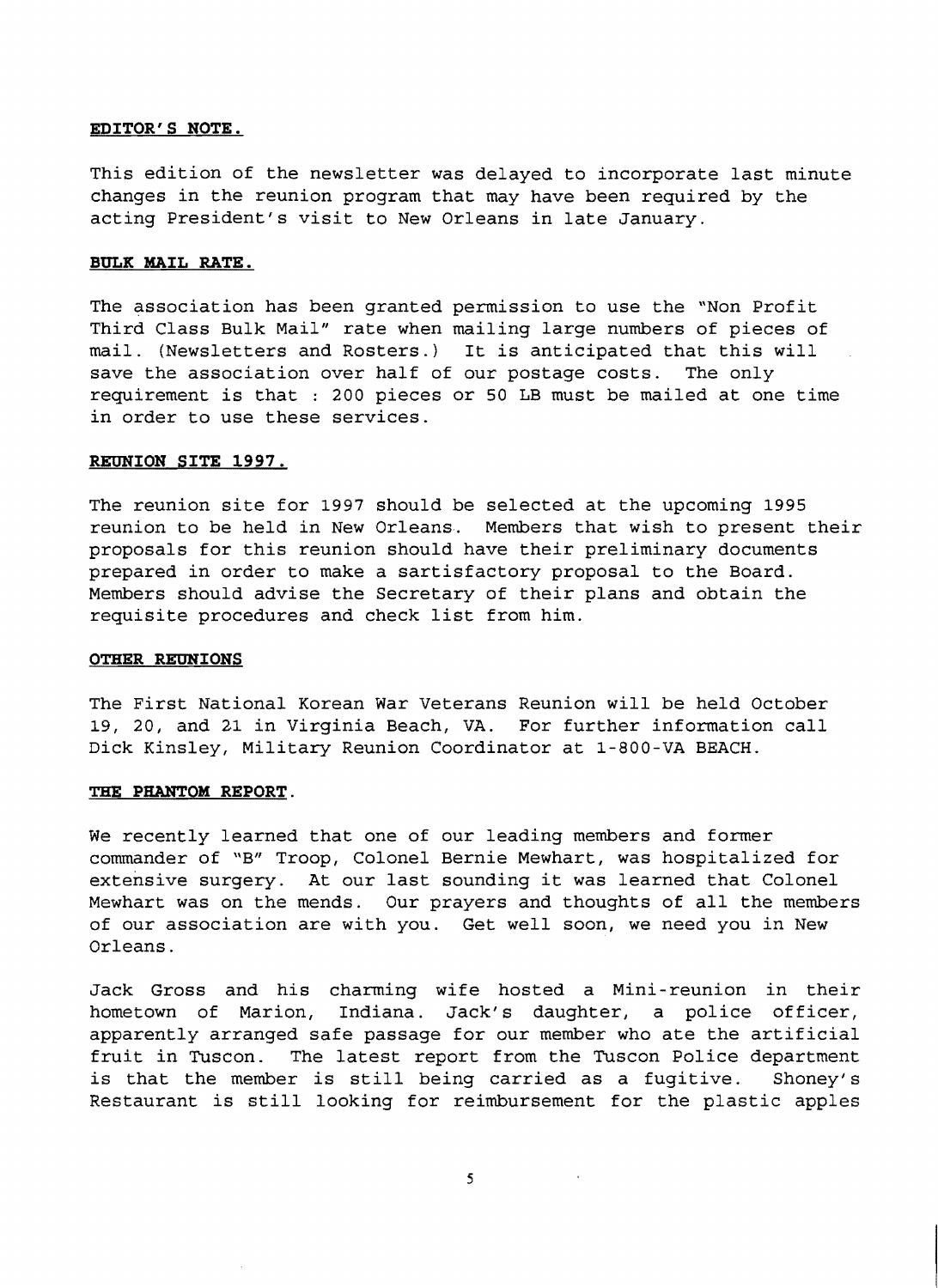that were eaten. The Reunion was going well until Joe Milici started to sing as only Joe can sing. Suggestions were made to put him on the first Box Car out of town.

Attention all Golfers. The Phantom has learned that the Golden Greek has taken up Golf. (Jack Nicklaus who was originally from Columbus and plays pretty good golf. So the Greek says I'm from Columbus so Ive got to be good). If the Golfing Bandit,Pete Alverado, finds out the Greek has taken up Golf, he'll be sending a cab for him. (Who ever heard of a broke Greek.) Jack Gross polish up your Golf Clubs; there's money to be made in New Orleans.

Some years ago Pappy Lawrence headed-up the Konigstuhl Radio station in Heidelberg. Pappy, a country boy, started growing tomatoes in a small spot of ground around their quarters and mess area. Checking his tomatoes one night he found a few beautiful red ones which he intended to pick the next day. The next morning Pappy goes out to pick his tomatoes and found the red ones missing. (Pappy, being up in age which requires a man to make many calls of nature during the night.) Walking back into the mess area, Pappy casually mentions his problem. He further mentioned that he hoped the person or persons who took the tomatoes washed them throughly. Two of the troops rushed out of the Mess gagging. (Do you remember the incident Joe or Tom?)

Looking over the last Sick Call Report, the Phantom notes an increase of names. Get well Folks, we want to see all of you in New Orleans.

HARRY WINTERS FOR VICE PRESENT -- Harry Winters for Vice President Harry Winters for Vice President -- Harry Winters for Vice President

THE PHANTOM KNOWS !!

#### **DUES**

As required under the Association By-Iawsm, members are to be notified at least 60 days that their dues are to be paid on 1 Jan of the current year. This requirement was met with the September newsletter. If you have not paid your current dues, please do so now.

6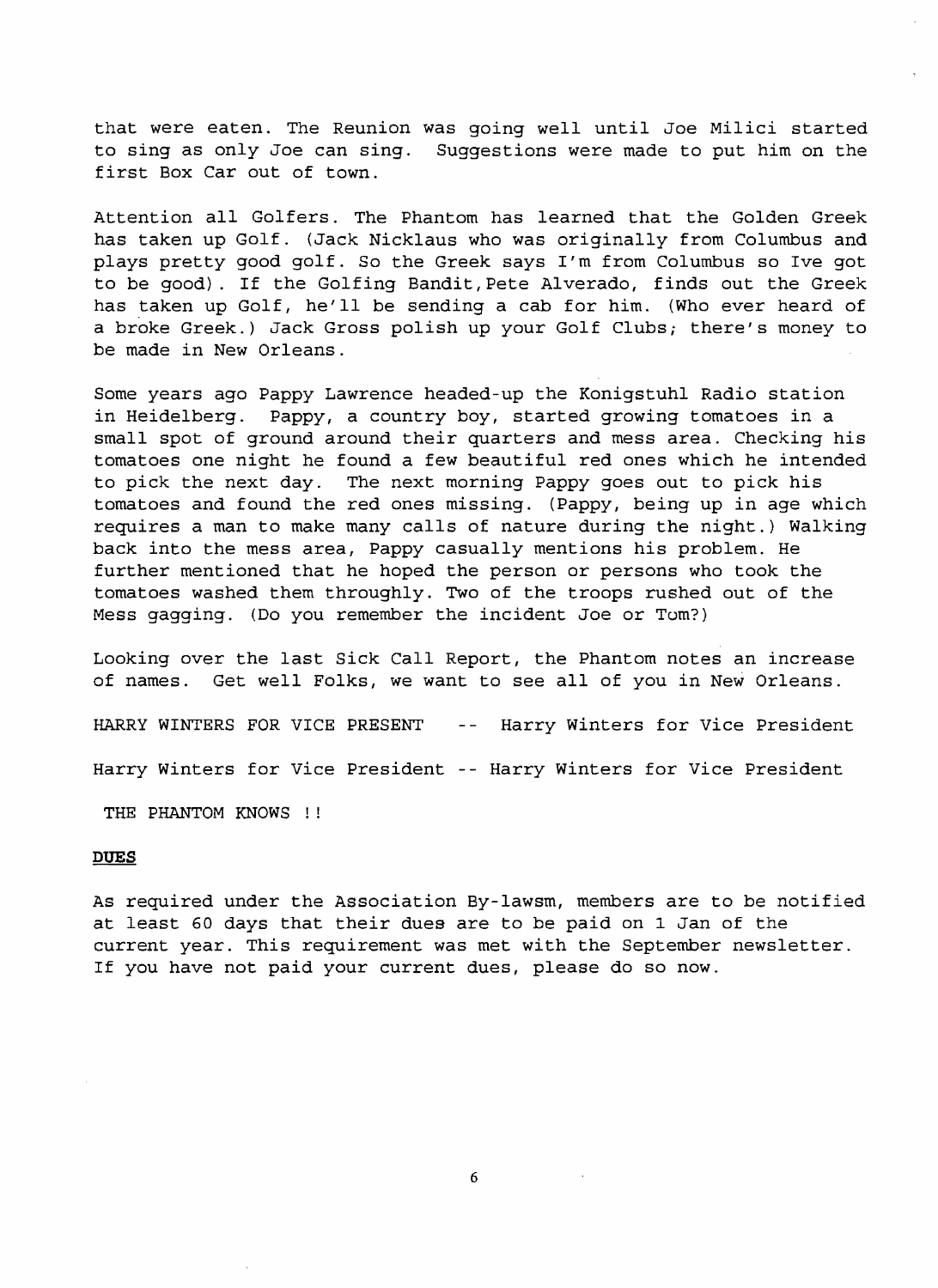#### **THE PRESIDENT'S CORNER**

## **OPEN LETTER FROM THE ACTING PRESIDENT (PAUL HUUSS)**

In October I received a letter from John Truffa wherein he resigned as President of our Association and also as host for our reunion in New Orleans for personal reasons. Since that time I have been busy assuming duties as Acting President and taking up duties as host of our next reunion.

First - my duties as acting President. I have been in almost weekly contact with our Secretary/Treasurer, Dave Harris. As usual, he was there with the experience and help that I needed so that we didn't miss a step. We now have a bulk mail permit so that postage costs of this and future newsletters will be greatly reduced. Thanks to Bill this and future newsletters will be greatly reduced. Crews and Dave.

Dave is also in contact both by mail and by phone with our Board of Directors. They are providing input for our first board meeting in New Orleans. If ANYONE has a subject that they want us to discuss, please contact Dave.

Second - I have also assumed duties as host of our reunion in New Orleans. I was hoping to host a reunion, but not this soon!! I was up to speed on most aspects of the plans that have already been made, which helped greatly. Elsewhere in this newsletter you will find more information about the reunion. My plan as host is not to change what is already in place, but to fine tune what we have so that we can all enjoy our time together.

Again, Dave Harris is making the difference with this very important event. Many members have offered to arrive early to help set up and I am accepting all offers!! Rose and I will arrive early too. I'm am acccepting all offers!! Rose and I will arrive early too. sure we can get the CP room up and operating as soon as we arrive. More on the "Early Bird" CP room in the next newsletter.

Finally, I fully expected to be a spectator at this reunion but here I am. The 97th Signal Battalion is our common bond and I will never forget that.

 $\mathbf{z}$  .

Tried and True

Signed

PAUL MUUSS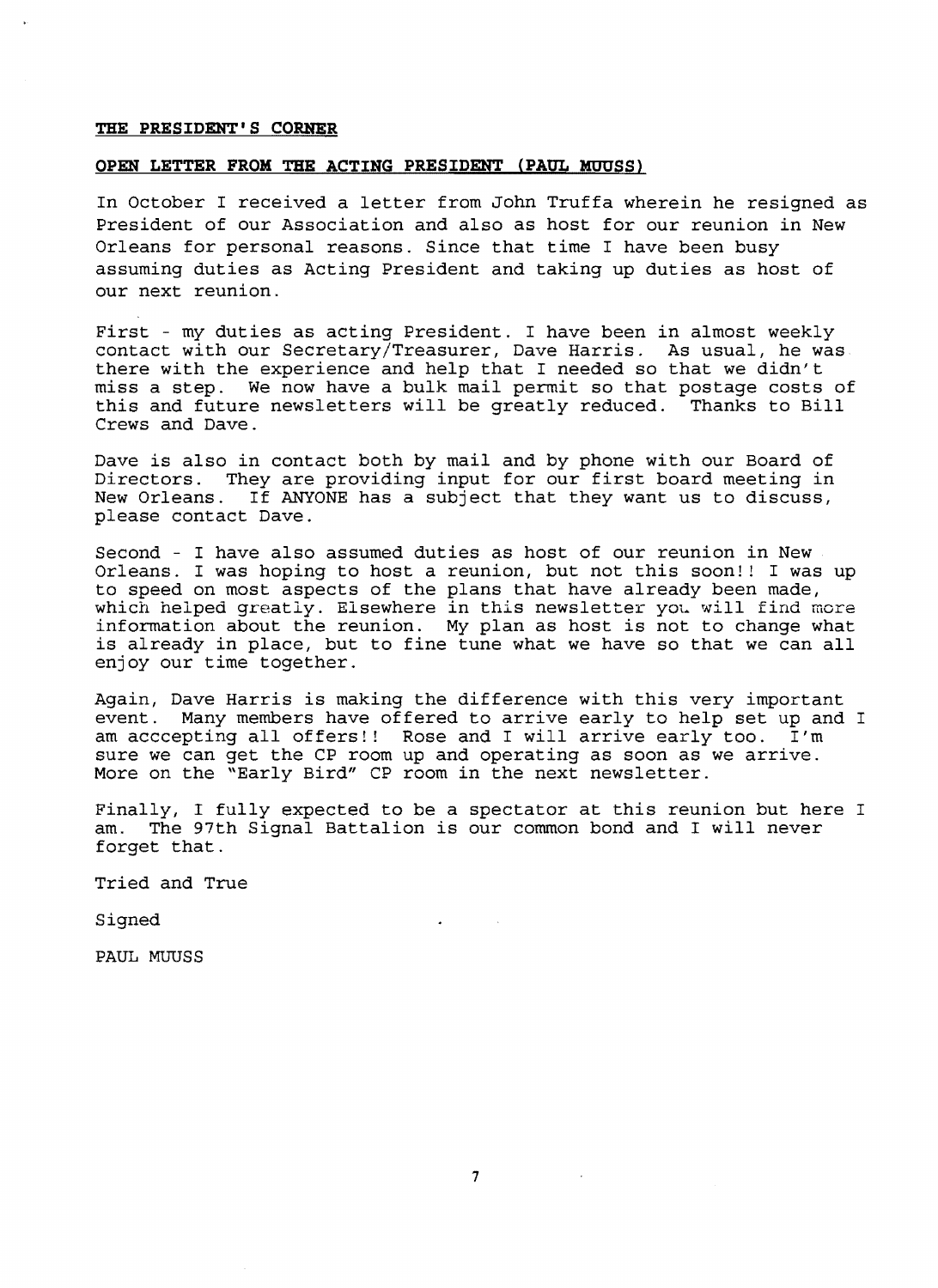# CHANGES, DELETIONS, ADDITIONS, ETC TO THE MEMBERSHIP ROSTER.

Make corrections listed below to your current membership roster of January 1995:

Additions: (\* indicates active member, other listings should be added to inactive roster.)

- \* Pasquale A. Lamalva John G. Swartz 2413 Country Club Dr SE 1217 Otter Ave Conyers, Ga 30208 Oskosh, WI 54901
- \* David P. Rand \* Kenneth V. Mosher<br>Rt 2, Box 385 E \* \* RR 1, Box 146 Rt 2, Box 385 E

- Presque Isle, ME 04769 Stronghurst, IL 61480
- \* Jerome L. Wittels 2116 Via Alamitos Palos Verdes, CA 90274

#### **CHANGE OP ADDRESS**

George J. Tellman PO Box 1615 Leesburg, VA 22075

# **LAST RETREAT**

Susumu Oka Jul 94 Leonard Cohen Jul 94 Paul P Wasenda Feb 94 Reinhardt H Rahn ? Roy E Tims 1977 Jacques Hoffman Sept 94 Tony Bianco Oct 88 Bernard L Eickholt & Rickholt & Bernard L Eickholt & Reenan W A Halme Oct 88<br>Sigmund Szklarski ? Frank E Cuddy Mar 73 Gilbert DeShelter Jan 95

#### **COOKBOOK**

The "Tried and True" Cookbook is out!! Looks Great!! Get your order in now!!! See page 11 for ordering info.



Lorin "Red" Jessup Sept 94<br>Bernard L Eickholt ? Ronald R McKee Nov 94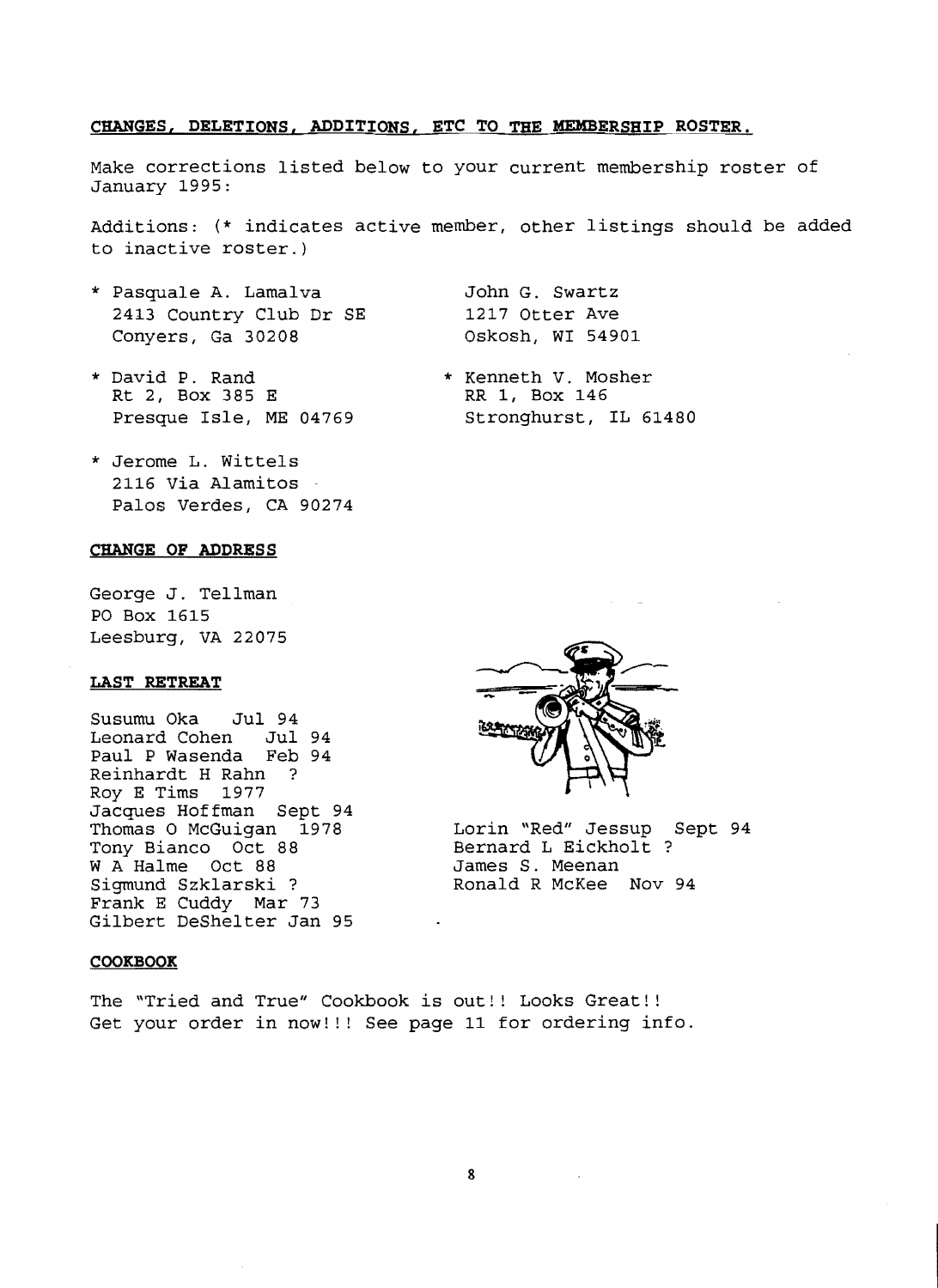|                                          |                                          | REUNION REGISTRATION<br>97TH SIGNAL BATTALION ASSOCIATION                                                                                                                           |                                       | RETURN NO LATER<br>THAN: 1 APRIL 1995 |                                       |  |
|------------------------------------------|------------------------------------------|-------------------------------------------------------------------------------------------------------------------------------------------------------------------------------------|---------------------------------------|---------------------------------------|---------------------------------------|--|
|                                          |                                          | 19-23 APRIL 1995 - NEW ORLEANS, LA                                                                                                                                                  |                                       |                                       |                                       |  |
| <b>BANQUET</b>                           |                                          |                                                                                                                                                                                     |                                       |                                       |                                       |  |
| FRIDAY, 21 APRIL 1995                    |                                          |                                                                                                                                                                                     |                                       |                                       |                                       |  |
| MAIL TO: DAVE HARRIS                     |                                          |                                                                                                                                                                                     |                                       |                                       | REGISTRATION FEE:                     |  |
|                                          | 3608 DUPONT CIRCLE<br>VA BEACH, VA 23455 |                                                                                                                                                                                     |                                       |                                       | \$3.00 PER PERSON<br>(NON REFUNDABLE) |  |
|                                          |                                          |                                                                                                                                                                                     | MAKE CHECKS PAYABLE: 97TH SIG BN ASSN |                                       |                                       |  |
|                                          | NAMES (AS WILL APPEAR ON NAME TAGS)      |                                                                                                                                                                                     |                                       |                                       |                                       |  |
| <b>MEMBER</b>                            |                                          | <b>SPOUSE</b>                                                                                                                                                                       |                                       |                                       | <b>GUEST</b>                          |  |
|                                          | <b>STREET</b>                            | <b>CITY</b>                                                                                                                                                                         | <b>STATE</b>                          | ZIP                                   | TELEPHONE #                           |  |
|                                          |                                          |                                                                                                                                                                                     |                                       |                                       |                                       |  |
|                                          |                                          |                                                                                                                                                                                     |                                       |                                       |                                       |  |
|                                          |                                          | REGISTRATION FOR SOCIAL EVENTS                                                                                                                                                      |                                       |                                       |                                       |  |
| FUNCT ION                                |                                          | SELF SPOUSE GUEST                                                                                                                                                                   |                                       | $\overline{\text{COST}}$              | TOTAL                                 |  |
| REGISTRATION FEE:                        |                                          |                                                                                                                                                                                     |                                       | $X$ \$3.00                            |                                       |  |
|                                          | BANQUET & ENTERTAINMENT:                 |                                                                                                                                                                                     |                                       | $X = $25.00$                          |                                       |  |
| FAREWELL BREAKFAST:                      |                                          |                                                                                                                                                                                     |                                       | $X$ \$7.00                            |                                       |  |
| HOSPITALITY ROOM:                        |                                          |                                                                                                                                                                                     |                                       | \$10.00<br>$\mathbf{x}$               |                                       |  |
|                                          |                                          |                                                                                                                                                                                     |                                       |                                       |                                       |  |
|                                          |                                          | IS YOUR 1995 MEMBERSHIP DUES PAID???? ENCLOSED??? \$                                                                                                                                |                                       |                                       |                                       |  |
|                                          |                                          |                                                                                                                                                                                     |                                       |                                       |                                       |  |
|                                          |                                          |                                                                                                                                                                                     |                                       |                                       |                                       |  |
|                                          |                                          | MY PARTY WILL ORDER _______ ROAST PRIME RIB &/OR _______ CORNISH HEN FOR BANQUET<br>SPECIAL DIET RESTRICTIONS ?:                                                                    |                                       |                                       |                                       |  |
|                                          |                                          | NUMBER IN PARTY THAT WILL ATTEND: PINOCHLE TOURNAMENT:                                                                                                                              |                                       |                                       |                                       |  |
|                                          |                                          | GOLF TOURNAMENT: ________ I WILL ARRIVE ______________ & DEPART ____                                                                                                                |                                       |                                       |                                       |  |
|                                          |                                          |                                                                                                                                                                                     |                                       |                                       |                                       |  |
|                                          |                                          | NOTE: THE HOLIDAY INN IS A LOCATION THAT TOUR OPERATORS PICK UP & RETURN<br>PERSONS THAT SIGN UP FOR SIGHT SEEING TOURS. TOUR ARRANGEMENTS CAN<br>BE MADE IN THE HOLIDAY INN LOBBY. |                                       |                                       |                                       |  |
|                                          |                                          |                                                                                                                                                                                     |                                       |                                       |                                       |  |
|                                          |                                          | CANCELLATION POLICY: HOTEL - 72 HOURS BANQUET - 72 HOURS                                                                                                                            |                                       |                                       |                                       |  |
| HOLIDAY INN                              |                                          | REGISTRATION FEE NON REFUNDABLE                                                                                                                                                     |                                       |                                       |                                       |  |
| 6401 Veterans Blvd<br>Metairies La 70003 |                                          | HOSPITALITY ROOM: 72 HOURS                                                                                                                                                          |                                       |                                       |                                       |  |
|                                          |                                          |                                                                                                                                                                                     |                                       |                                       |                                       |  |

 $\mathcal{L}^{\mathcal{L}}(\mathcal{L}^{\mathcal{L}}(\mathcal{L}^{\mathcal{L}}(\mathcal{L}^{\mathcal{L}}(\mathcal{L}^{\mathcal{L}}(\mathcal{L}^{\mathcal{L}}(\mathcal{L}^{\mathcal{L}}(\mathcal{L}^{\mathcal{L}}(\mathcal{L}^{\mathcal{L}}(\mathcal{L}^{\mathcal{L}}(\mathcal{L}^{\mathcal{L}}(\mathcal{L}^{\mathcal{L}}(\mathcal{L}^{\mathcal{L}}(\mathcal{L}^{\mathcal{L}}(\mathcal{L}^{\mathcal{L}}(\mathcal{L}^{\mathcal{L}}(\mathcal{L}^{\mathcal{L$